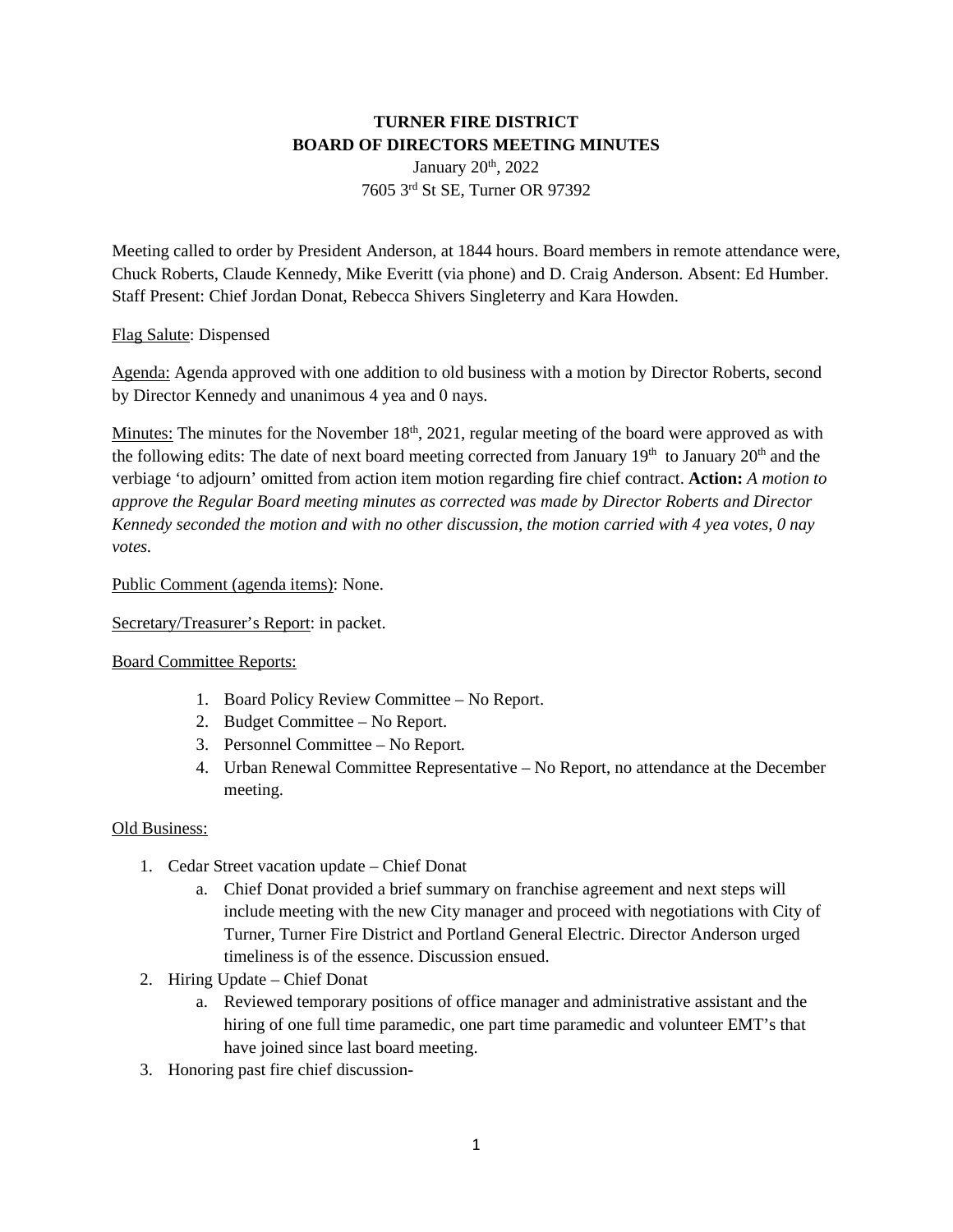a. Discussion ensued regarding how to best honor Jon Remy. A letter from board of directors and a slideshow presentation at the next banquet were presented ideas. Director Kennedy will work as a liaison with Rebecca Shivers Singleterry and Kara Howden for integrating with the banquet. Director Anderson discussed honoring Jon Remy at the next annual volunteer breakfast, and he will begin working on a newsletter to constituents.

#### New Business:

1. Resolution 2022-01 Designating registered office & agent – Chief Donat a. Resolution adopted to change registered agent from Jon Remy to Jordan Donat. **Action:** *A motion to approve Resolution 2022-21 designating a registered office and agent of the fire district was made by Director Kennedy and seconded by Director Everitt. With no other discussion, the motion carried with 4 yea votes, 0 nay votes.* 

## Chiefs Report:

- 1. House Bill 2560 requires public access by telephone, video or other electronic or virtual means. A disclaimer has been put on all public meeting announcements regarding remote access to meetings. Public comment is allowed with existing time limits. This does not apply to executive sessions.
- 2. Chief Donat discussed iPads and board email addresses. To have both, was a priority for past board members and Chief discussed upcoming iPad purchases and the cost to district for email addresses. Roundtable discussion regarding legality of public vs private domain use. The board came to an agreement that it was not necessary for them to have individual iPads or board email addresses. Director Humber would continue utilizing his iPad due to his responsibilities with the board.
- 3. Chief Donat spoke on the grant process. TFD is going out for an AFG grant requesting two grass rigs and two sets of extrication equipment. The TFD portion would be \$18,000 for the vehicles and \$3,600 for the extrication equipment.
	- a. Captain Max Alberts applied for a Firehouse Subs grant for new LED battle lanterns and lights for a total worth of \$7,059.
	- b. The FEMA grant for disinfectant/air purifier COVID reimbursement is still in progress.
- 4. As discussed in old business, the annual awards banquet is being postponed until the spring due to surge in COVID cases. February will be the time to reevaluate.
- 5. Santiam Academy is up and running with 6-7 agencies on a district rotation. Approximately 32 individuals are meeting remotely and within small group platforms.
- 6. The Community Health Assessment Team has been working with Cascade High Health Occupations classes to support experience for EMS and Fire students and pique interest for the future.
- 7. Chief Donat discussed upcoming budget related work and the next few board meetings will be important. At the next meeting, the board will need to adopt budget officer, appoint budget committee members and adopt budget calendar. Roundtable discussion regarding open budget committee position and potential candidates.

Volunteer Association: No report currently due to illness.